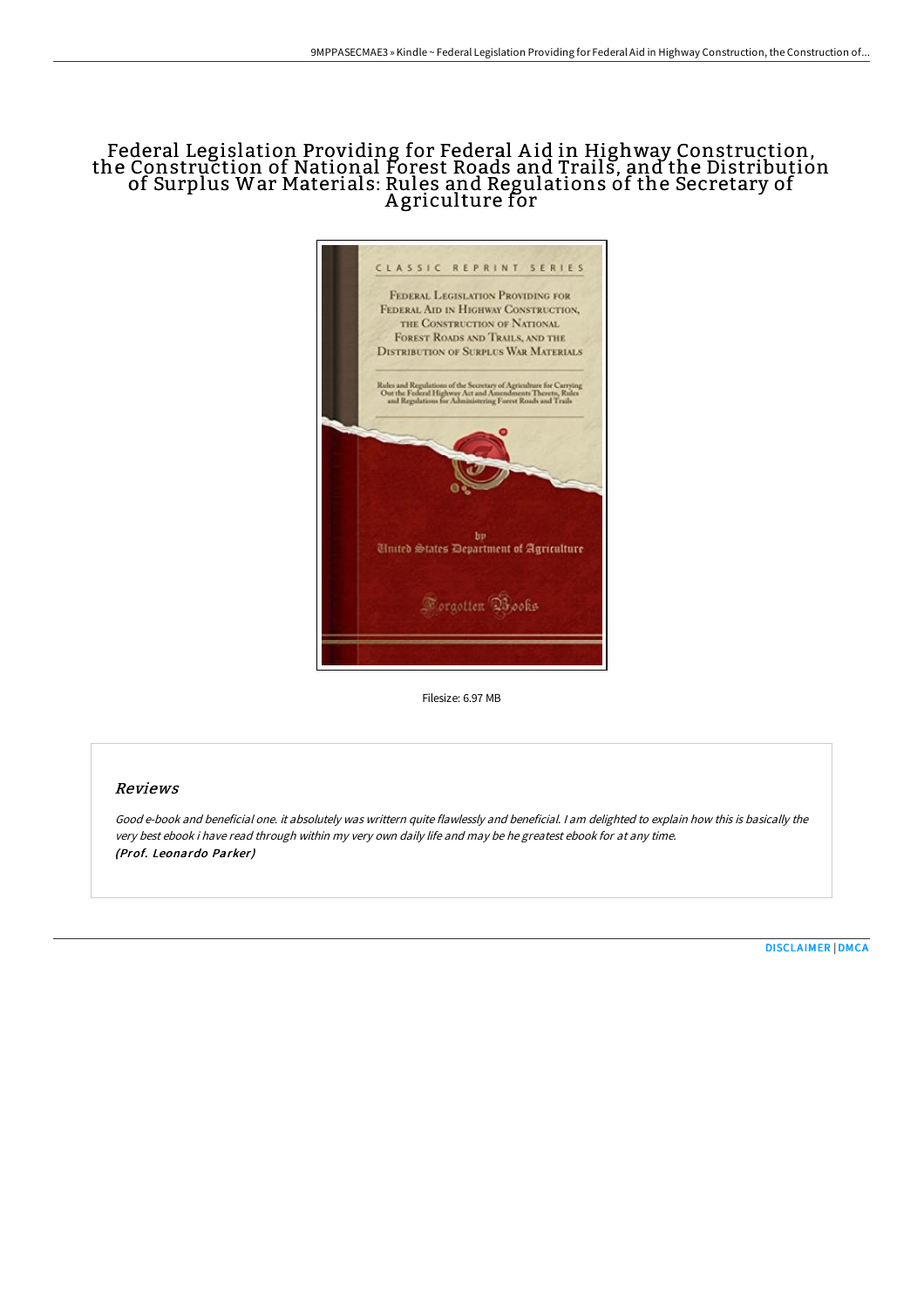#### FEDERAL LEGISLATION PROVIDING FOR FEDERAL AID IN HIGHWAY CONSTRUCTION, THE CONSTRUCTION OF NATIONAL FOREST ROADS AND TRAILS, AND THE DISTRIBUTION OF SURPLUS WAR MATERIALS: RULES AND REGULATIONS OF THE SECRETARY OF AGRICULTURE FOR



To get Federal Legislation Providing for Federal Aid in Highway Construction, the Construction of National Forest Roads and Trails, and the Distribution of Surplus War Materials: Rules and Regulations of the Secretary of Agriculture for PDF, you should click the hyperlink beneath and save the document or have access to other information that are related to FEDERAL LEGISLATION PROVIDING FOR FEDERAL AID IN HIGHWAY CONSTRUCTION, THE CONSTRUCTION OF NATIONAL FOREST ROADS AND TRAILS, AND THE DISTRIBUTION OF SURPLUS WAR MATERIALS: RULES AND REGULATIONS OF THE SECRETARY OF AGRICULTURE FOR book.

Forgotten Books, 2017. Paperback. Condition: New. Language: English . Brand New Book \*\*\*\*\* Print on Demand \*\*\*\*\*. Excerpt from Federal Legislation Providing for Federal Aid in Highway Construction, the Construction of National Forest Roads and Trails, and the Distribution of Surplus War Materials: Rules and Regulations of the Secretary of Agriculture for Carrying Out the Federal Highway Act and Amendments Thereto, Rules and Regulations for Administering Forest Roads and Trails Sec. 4. That so much, not to exceed three per centum, of the appropriation for any fiscal year made by or under this act as the Secretary of Agriculture may estimate to be necessary for administering the provisions of this act shall be deducted for that purpose, available until expended. Within sixty days after the close of each fiscal year the Secretary of Agriculture shall determine what part, if any, of the sums theretofore deducted for administering the pro visions of this act will not be needed for that purpose and apportion such part, if any, for the fiscal year then current in the same manner and on the same basis, and certify it to the Secretary of the Treasury and to the State highway departments, and to the governors of States having no State highway departments, in the same way as other amounts authorized by this act to be apportioned among all the States for such current fiscal year. The Secretary of Agriculture, after making the deduction authorized by this section, shall apportion the remainder of the appropriation for each fiscal year among the several States in the following manner: One-third in the ratio which the area of each State bears to the total area of all the States; one-third in the ratio which the population of each State bears to the total population of all the States, as...

B Read Federal Legislation Providing for Federal Aid in Highway [Construction,](http://albedo.media/federal-legislation-providing-for-federal-aid-in.html) the Construction of National Forest Roads and Trails, and the Distribution of Surplus War Materials: Rules and Regulations of the Secretary of Agriculture for Online

B Download PDF Federal Legislation Providing for Federal Aid in Highway [Construction,](http://albedo.media/federal-legislation-providing-for-federal-aid-in.html) the Construction of National Forest Roads and Trails, and the Distribution of Surplus War Materials: Rules and Regulations of the Secretary of Agriculture for